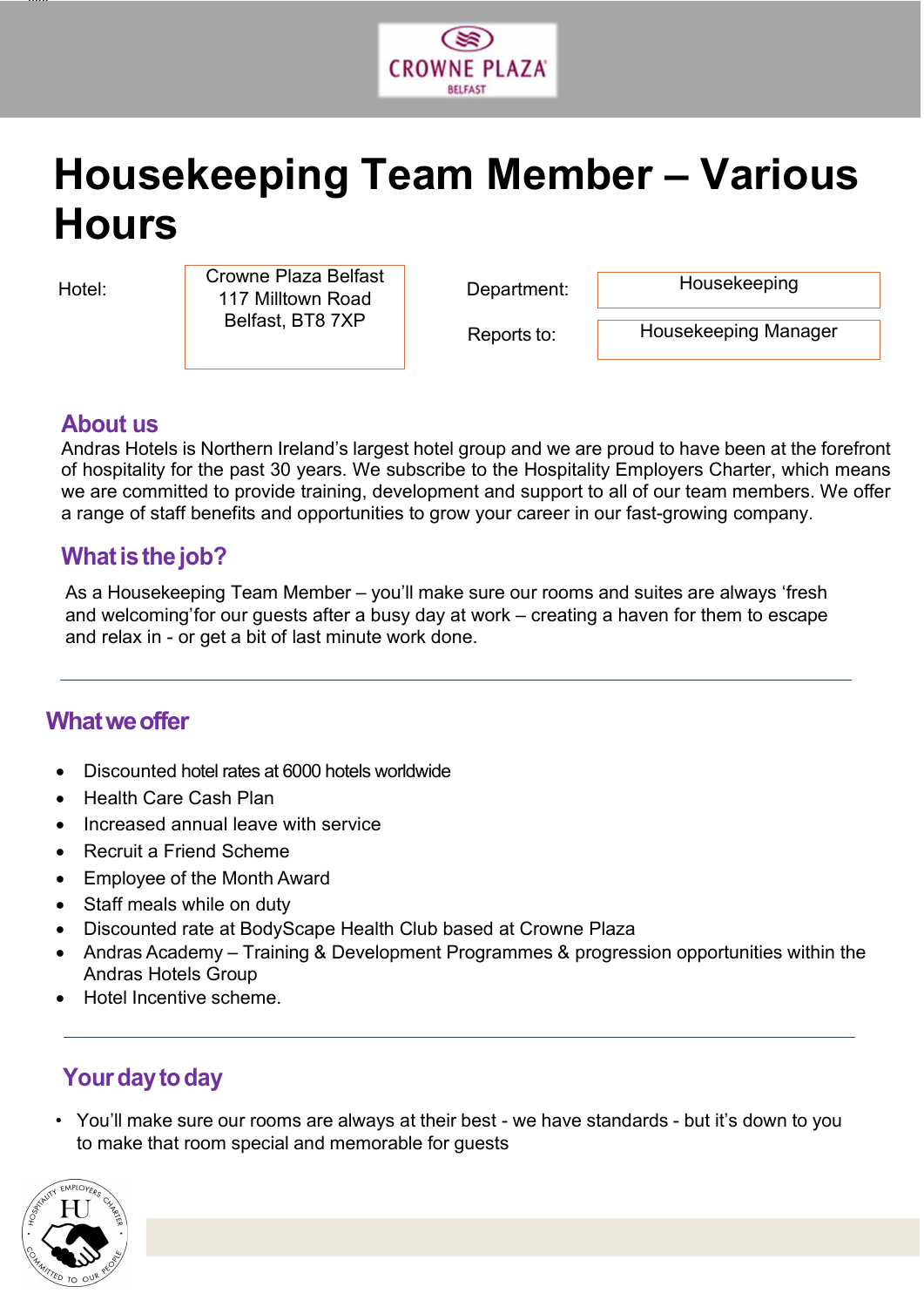

- Help guests you'll be happy to help if someone needs a toothbrush or directions for example
- Keep your supervisor updated on room service progress and alert them to any repairs needed
- Safety aware follow our established safety procedures at all times and wear protective equipment when needed
- Be organised keep on top of supplies and amenities and always try to minimise waste
- Reunite items with owners and log any lost and found property
- Look smart wear your uniform and name badge with pride
- Other ad-hoc duties unexpected moments when we have to pull together to get a task done
- Monitor and control supplies and amenities, and minimise waste within all areas of housekeeping
- Report, hand in, and/or log all lost and found items according to departmental procedures
- Work as part of a team and communicate with other departments as per hotel procedures to ensure excellent quality and service
- Assist with deep cleaning projects
- Assist turndown duties
- Assist with other duties as assigned
- Attend all relevant departmental / hotel / company training

## What we need from you

#### Essential:

jjjjjj

- Ability to work within a Team and also independently
- High standards of Attention to Detail
- Strong Time Management skills and flexible with regards to working hours
- Ability to communicate and follow instruction
- Must have a clear understanding of speaking and understanding English.

#### Desirable:

- Experience within a Housekeeping Role or Cleaning role
- Experience within the Hospitality, care provider or retail sectors.

# How do I deliver this?

We genuinely care about people and we show this through living out our promise of True Hospitality each and every day. It's what connects every colleague in all Crowne Plaza hotels.

Crowne Plaza hotel brand delivers True Hospitality in their own way, and at the heart of it all are specific, core service skills.